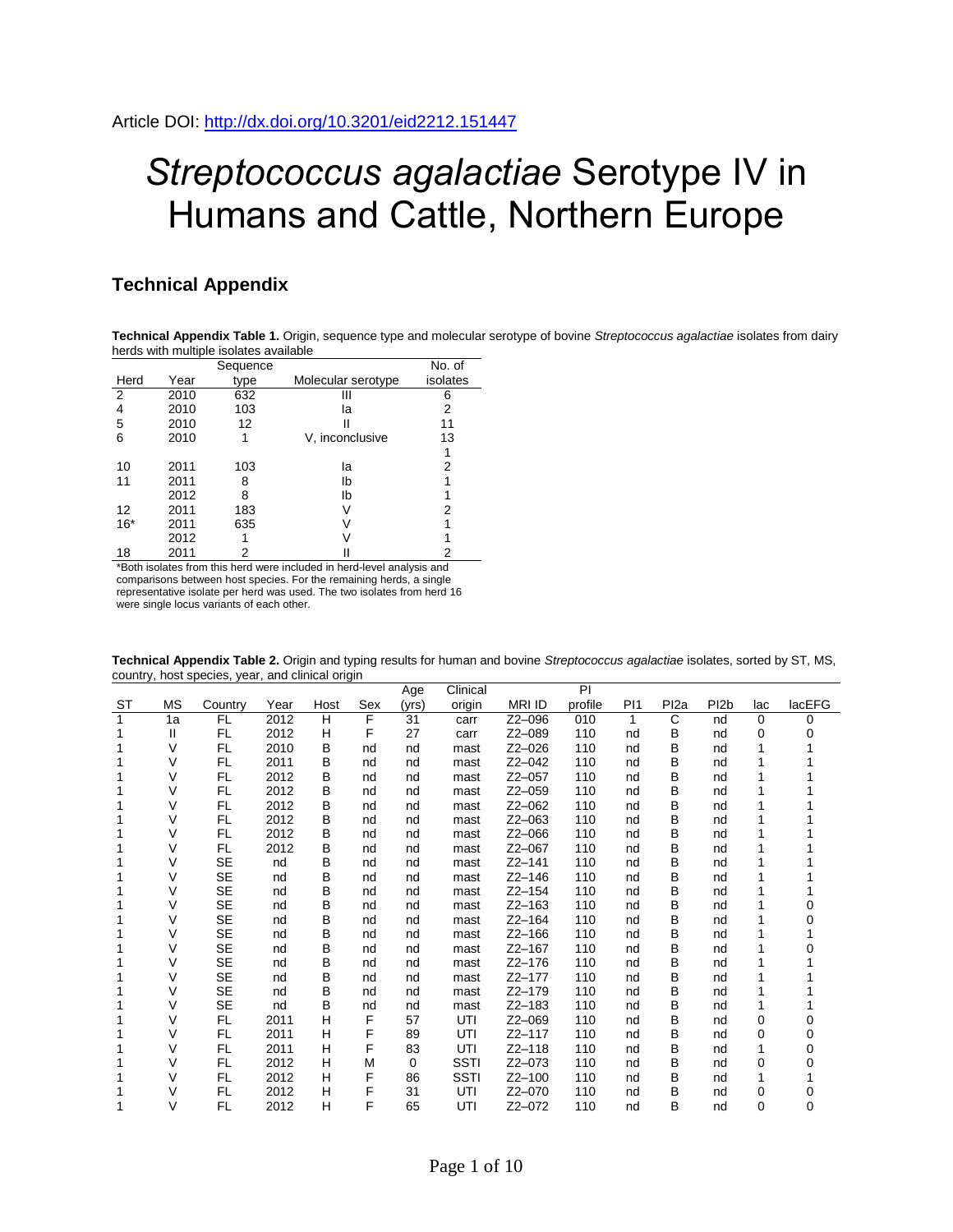|           |                              |                        |              |        |          | Age      | Clinical                   |                      | PI         |                   |                     |                   |        |                   |
|-----------|------------------------------|------------------------|--------------|--------|----------|----------|----------------------------|----------------------|------------|-------------------|---------------------|-------------------|--------|-------------------|
| <b>ST</b> | <b>MS</b>                    | Country                | Year         | Host   | Sex      | (yrs)    | origin                     | <b>MRIID</b>         | profile    | P <sub>1</sub>    | Pl <sub>2a</sub>    | PI <sub>2</sub> b | lac    | lacEFG            |
| 1         | $\overline{\mathsf{V}}$<br>V | FL<br>FL               | 2012<br>2012 | Ή<br>н | F<br>F   | 60<br>68 | UTI<br>UTI                 | $Z2 - 074$<br>Z2-075 | 110<br>110 | nd<br>nd          | $\overline{B}$<br>B | nd                | 0<br>0 | 0<br>0            |
| 1<br>1    | V                            | FL                     | 2012         | н      | F        | 33       | UTI                        | Z2-076               | 110        | nd                | в                   | nd<br>nd          | 0      | 0                 |
| 1         | V                            | FL                     | 2012         | н      | M        | 73       | UTI                        | Z2-091               | 110        | nd                | в                   | nd                | 0      | 0                 |
| 1         | V                            | FL                     | 2012         | Н      | F        | 64       | UTI                        | Z2-097               | 110        | nd                | в                   | nd                | 0      | 0                 |
| 1         | V                            | <b>FL</b>              | 2012         | н      | F        | 90       | UTI                        | $Z2 - 114$           | 110        | nd                | B                   | nd                | 0      | 0                 |
| 1         | V                            | FL                     | 2012         | н      | F        | 82       | UTI                        | Z2-136               | 110        | nd                | в                   | nd                | 0      | 0                 |
| 1         | V                            | FL.                    | 2012         | н      | F        | 32       | carr                       | Z2-090               | 110        | nd                | в                   | nd                | 0      | 0                 |
| 1         | V                            | FL                     | 2012         | н      | F        | 36       | carr                       | Z2-119               | 110        | nd                | в                   | nd                | 0      | 0                 |
| 1         | V                            | $\mathsf{FL}$          | 2012         | н      | F        | 26       | carr                       | $Z2 - 125$           | 110        | nd                | в                   | nd                | 0      | 0                 |
| 1         | V                            | FL                     | 2012         | н      | F<br>F   | 22<br>34 | carr                       | $Z2 - 131$           | 110        | nd                | в<br>F              | nd                | 0      | 0                 |
| 1<br>1    | VI<br>VII                    | FL<br>FL               | 2011<br>2011 | н<br>В | nd       | nd       | <b>SSTI</b><br>mast        | $Z2 - 115$<br>Z2-046 | 110<br>100 | nd<br>nd          | nd                  | nd<br>nd          | 0<br>1 | 0<br>$\mathbf{1}$ |
| 2         | $\, \parallel$               | <b>FL</b>              | 2011         | В      | nd       | nd       | mast                       | Z2-054               | 010        | $\mathbf{1}$      | Α                   | nd                | 1      | 1                 |
| 8         | 1 <sub>b</sub>               | <b>FL</b>              | 2011         | В      | nd       | nd       | mast                       | Z2-041               | 110        | nd                | в                   | nd                | 1      | 1                 |
| 8         | 1 <sub>b</sub>               | FL                     | 2011         | В      | nd       | nd       | mast                       | Z2-045               | 110        | nd                | в                   | nd                | 1      | 1                 |
| 8         | 1b                           | FL                     | 2011         | В      | nd       | nd       | mast                       | Z2-053               | 110        | nd                | в                   | nd                | 1      | 1                 |
| 8         | 1 <sub>b</sub>               | FL                     | 2012         | н      | F        | 27       | <b>SSTI</b>                | Z2-082               | 110        | nd                | в                   | nd                | 0      | 0                 |
| 8         | 1 <sub>b</sub>               | FL                     | 2012         | н      | F        | 49       | UTI                        | $Z2 - 137$           | 110        | nd                | в                   | nd                | 0      | 0                 |
| 8         | 1 <sub>b</sub>               | <b>SE</b><br><b>SE</b> | nd           | Н      | nd       | nd       | inv                        | Z2-187               | 110        | nd                | в<br>B              | nd                | 0      | 0<br>0            |
| 8<br>10   | 1 <sub>b</sub><br>$\pmb{0}$  | SE                     | nd<br>nd     | Н<br>В | nd<br>nd | nd<br>nd | inv<br>mast                | Z2-189<br>Z2-138     | 110<br>110 | nd<br>nd          | C                   | nd<br>nd          | 0<br>1 | $\mathbf{1}$      |
| 10        | 1 <sub>b</sub>               | FL                     | 2012         | B      | nd       | nd       | mast                       | $Z2 - 058$           | 110        | nd                | в                   | nd                | 1      | 1                 |
| 10        | Ш                            | <b>FL</b>              | 2012         | В      | nd       | nd       | mast                       | Z2-068               | 110        | nd                | С                   | nd                | 1      | 1                 |
| 10        | Ш                            | SE                     | nd           | B      | nd       | nd       | mast                       | $Z2 - 145$           | 110        | nd                | C                   | nd                | 1      | $\mathbf{1}$      |
| 10        | Ш                            | SE                     | nd           | В      | nd       | nd       | mast                       | $Z2 - 161$           | 110        | nd                | С                   | nd                | 1      | 1                 |
| 12        | Ш                            | FL                     | 2010         | B      | nd       | nd       | mast                       | Z2-008               | 110        | nd                | Α                   | nd                | 1      | 1                 |
| 12        | Ш                            | FL                     | 2012         | н      | M        | 60       | <b>SSTI</b>                | Z2-079               | 110        | nd                | Α                   | nd                | 0      | 0                 |
| 12        | Ш<br>Ш                       | <b>FL</b><br><b>FL</b> | 2012<br>2012 | Н<br>н | F        | 51<br>68 | <b>SSTI</b><br><b>SSTI</b> | Z2-083<br>Z2-094     | 110<br>010 | nd<br>0           | Α<br>Ε              | nd                | 0      | 0<br>0            |
| 12<br>12  | Ш                            | FL                     | 2012         | н      | M<br>M   | 0        | <b>SSTI</b>                | Z2-105               | 110        | nd                | Е                   | nd<br>nd          | 0<br>0 | 0                 |
| 12        | Ш                            | <b>FL</b>              | 2012         | н      | F        | 51       | <b>SSTI</b>                | $Z2 - 127$           | 110        | nd                | Α                   | nd                | 0      | 0                 |
| 12        | Ш                            | FL                     | 2012         | н      | M        | 52       | UTI                        | Z2-109               | 110        | nd                | Α                   | nd                | 0      | 0                 |
| 12        | Ш                            | FL                     | 2012         | н      | F        | 93       | UTI                        | $Z2 - 111$           | 010        | 0                 | Е                   | nd                | 0      | 0                 |
| 12        | Ш                            | FL                     | 2012         | Н      | F        | 67       | UTI                        | Z2-133               | 110        | nd                | A                   | nd                | 0      | 0                 |
| 12        | Ш                            | <b>FL</b>              | 2012         | н      | F        | 32       | carr                       | Z2-095               | 110        | nd                | Α                   | nd                | 0      | 0                 |
| 12        | Ш<br>Ш                       | FL<br>FL.              | 2012<br>2012 | н      | F<br>F   | 28<br>77 | carr                       | Z2-134<br>Z2-093     | 110        | nd                | Α                   | nd                | 0      | 0<br>0            |
| 17<br>17  | Ш                            | FL                     | 2012         | н<br>н | F        | 60       | UTI<br>UTI                 | $Z2 - 121$           | 101<br>101 | nd<br>nd          | nd<br>nd            | m<br>m            | 0<br>0 | 0                 |
| 17        | Ш                            | <b>FL</b>              | 2012         | н      | F        | 35       | carr                       | Z2-132               | 101        | nd                | nd                  | m                 | 0      | 0                 |
| 17        | Ш                            | <b>SE</b>              | nd           | н      | nd       | nd       | inv                        | Z2-185               | 101        | nd                | nd                  | m                 | 0      | 0                 |
| 19        | Ш                            | FL                     | 2012         | н      | M        | 76       | UTI                        | Z2-078               | 110        | nd                | D                   | nd                | 0      | 0                 |
| 19        | Ш                            | FL                     | 2011         | н      | F        | 38       | UTI                        | Z2-116               | 110        | nd                | D                   | nd                | 0      | 0                 |
| 19        | Ш                            | <b>FL</b>              | 2012         | н      | F        | 82       | <b>SSTI</b>                | Z2-101               | 110        | nd                | D                   | nd                | 0      | 0                 |
| 19        | Ш                            | <b>FL</b>              | 2012         | н      | F        | 0        | <b>SSTI</b>                | Z2-102               | 110        | nd                | D                   | nd                | 0      | 0                 |
| 19<br>19  | Ш<br>Ш                       | FL<br>FL               | 2012<br>2012 | н<br>н | F<br>F   | 94<br>79 | UTI<br>UTI                 | Z2-088<br>Z2-110     | 110<br>110 | nd<br>nd          | D<br>D              | nd<br>nd          | 0<br>0 | 0<br>0            |
| 19        | Ш                            | FL                     | 2012         | н      | F        | 13       | UTI                        | Z2-112               | 110        | nd                | D                   | nd                | 0      | 0                 |
| 19        | Ш                            | FL                     | 2012         | н      | F        | 13       | UTI                        | $Z2 - 113$           | 110        | nd                | D                   | nd                | 0      | 0                 |
| 19        | Ш                            | FL.                    | 2012         | н      | F        | 84       | UTI                        | $Z2 - 122$           | 110        | nd                | D                   | nd                | 0      | 0                 |
| 19        | Ш                            | FL                     | 2012         | н      | F        | 83       | UTI                        | $Z2 - 123$           | 110        | nd                | D                   | nd                | 0      | 0                 |
| 19        | Ш                            | FL                     | 2012         | н      | F        | 58       | UTI                        | Z2-124               | 110        | nd                | D                   | nd                | 0      | 0                 |
| 19        | Ш                            | FL.                    | 2012         | н      | F        | 25       | carr                       | Z2-087               | 110        | nd                | D                   | nd                | 0      | 0                 |
| 19<br>19  | Ш<br>Ш                       | FL.<br>FL.             | 2012<br>2012 | н<br>н | F<br>F   | 33<br>26 | carr                       | $Z2 - 106$<br>Z2-129 | 110<br>110 | nd                | D                   | nd                | 0      | 0<br>0            |
| 22        | Ш                            | FL.                    | 2012         | н      | М        | 68       | carr<br>UTI                | Z2-086               | 010        | nd<br>0           | D<br>Ε              | nd<br>nd          | 0<br>0 | 0                 |
| 23        | nd                           | SE                     | nd           | В      | nd       | nd       | mast                       | Z2-162               | 110        | nd                | в                   | nd                | 1      | 0                 |
| 23        | 1a                           | SE                     | nd           | В      | nd       | nd       | mast                       | Z2-158               | 010        | 1                 | С                   | nd                | 1      | 1                 |
| 23        | 1a                           | SE                     | nd           | В      | nd       | nd       | mast                       | Z2-182               | 010        | 1                 | C                   | nd                | 1      | 1                 |
| 23        | 1a                           | FL.                    | 2012         | H      | F        | 82       | <b>SSTI</b>                | Z2-092               | 010        | 1                 | С                   | nd                | 0      | 0                 |
| 23        | 1a                           | FL.                    | 2012         | н      | M        | 87       | <b>SSTI</b>                | Z2-104               | 010        | 1                 | C                   | nd                | 0      | 0                 |
| 23        | 1a                           | FL                     | 2012         | н      | F        | 85       | UTI                        | $Z2 - 103$           | 010        | 1                 | С                   | nd                | 0      | 0                 |
| 23<br>23  | 1a                           | FL.<br>SE              | 2012<br>nd   | н<br>н | F        | 84       | UTI                        | Z2-126<br>Z2-190     | 010<br>010 | 1<br>$\mathbf{1}$ | C<br>C              | nd                | 0<br>0 | 0<br>0            |
| 23        | 1a<br>1a                     | SE                     | nd           | н      | nd<br>nd | nd<br>nd | inv<br>inv                 | Z2-191               | 110        | nd                | C                   | nd<br>nd          | 0      | 0                 |
| 23        | 1a                           | SE                     | nd           | н      | nd       | nd       | inv                        | Z2-194               | 010        | $\mathbf{1}$      | C                   | nd                | 0      | 0                 |
| 23        | Ш                            | SE                     | nd           | В      | nd       | nd       | mast                       | $Z2 - 155$           | 110        | nd                | F                   | nd                | 1      | 1                 |
| 23        | Ш                            | SE                     | nd           | В      | nd       | nd       | mast                       | Z2-160               | 110        | nd                | F                   | nd                | 1      | 1                 |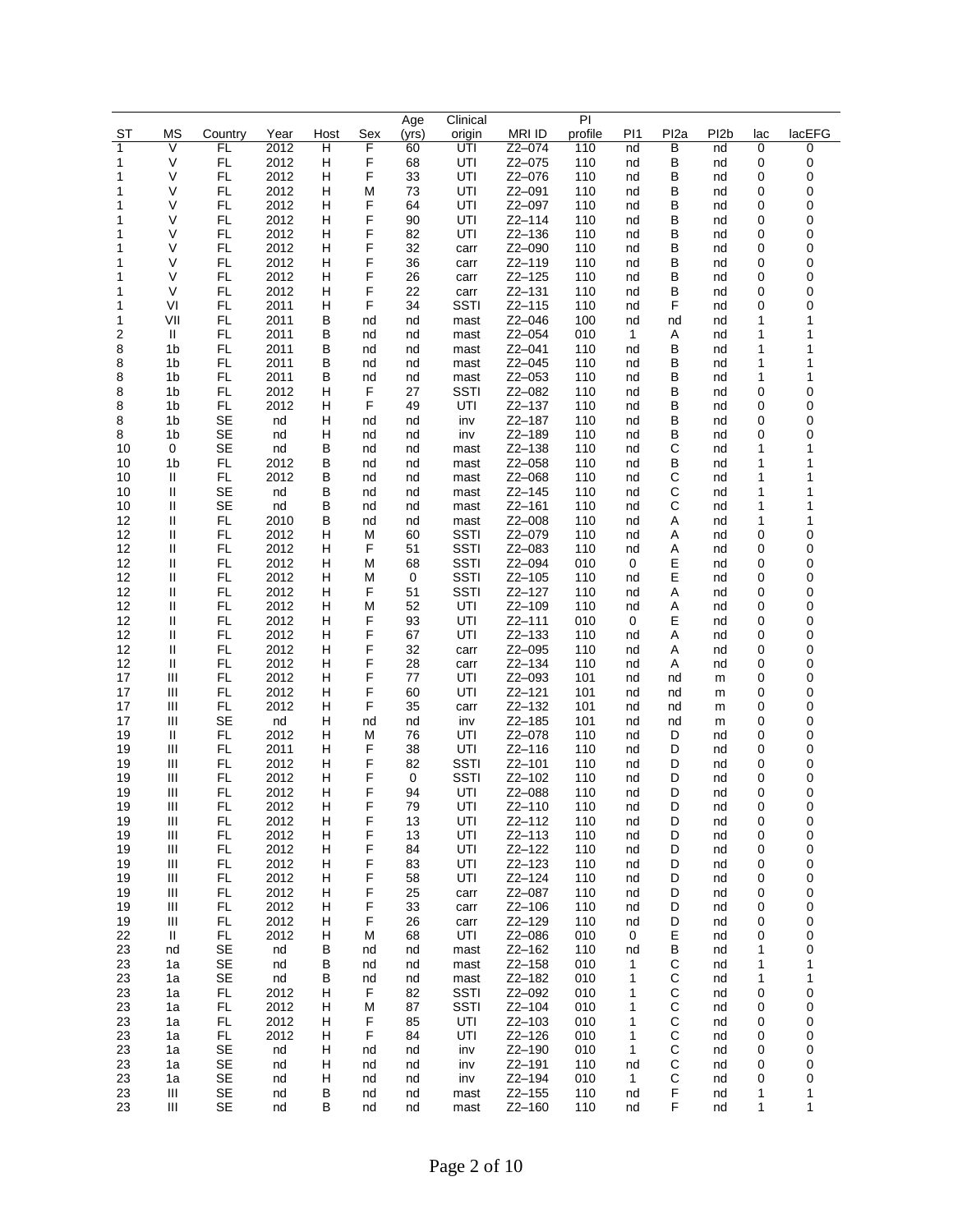|                 |                |           |              |        |          | Age      | Clinical     |                  | PI         |                |                  |                   |        |              |
|-----------------|----------------|-----------|--------------|--------|----------|----------|--------------|------------------|------------|----------------|------------------|-------------------|--------|--------------|
| ST              | ΜS             | Country   | Year         | Host   | Sex      | (yrs)    | origin       | <b>MRI ID</b>    | profile    | P <sub>1</sub> | Pl <sub>2a</sub> | PI <sub>2</sub> b | lac    | lacEFG       |
| $\overline{27}$ | Ш              | FL        | 2012         | н      | F        | 29       | UTI          | $Z2 - 080$       | 010        | 0              | D                | nd                | 0      | 0            |
| 28              | Ш              | <b>FL</b> | 2012         | н      | M        | 58       | UTI          | Z2-084           | 110        | nd             | D                | nd                | 0      | 0            |
| 28              | Ш              | SE        | nd           | н      | nd       | nd       | inv          | Z2-186           | 110        | nd             | D                | nd                | 0      | 0            |
| 28              | Ш              | SE        | nd           | н      | nd       | nd       | inv          | Z2-192           | 010        | 0              | D                | nd                | 0      | 0            |
| 103             | 1a             | FL.       | 2011         | В      | nd       | nd       | mast         | $Z2 - 044$       | 001        | 0              | nd               | В                 | 1      | 1<br>1       |
| 103             | 1a             | FL.<br>SE | 2011         | B<br>В | nd       | nd       | mast         | Z2-052<br>Z2-142 | 001        | 0<br>0         | nd<br>nd         | В<br>В            | 1<br>1 | 1            |
| 103<br>103      | 1a<br>1a       | SE        | nd<br>nd     | B      | nd<br>nd | nd<br>nd | mast<br>mast | Z2-150           | 001<br>001 | 0              | nd               | В                 | 1      | 1            |
| 103             | 1a             | <b>SE</b> | nd           | В      | nd       | nd       | mast         | Z2-153           | 001        | 0              | nd               | В                 | 1      | 1            |
| 103             | 1a             | SE        | nd           | B      | nd       | nd       | mast         | $Z2 - 159$       | 001        | 0              | nd               | В                 | 1      | 1            |
| 103             | 1a             | SE        | nd           | В      | nd       | nd       | mast         | Z2-165           | 001        | 0              | nd               | В                 | 1      | 1            |
| 103             | 1a             | SE        | nd           | B      | nd       | nd       | mast         | $Z2 - 170$       | 001        | 0              | nd               | В                 | 1      | 1            |
| 103             | 1a             | SE        | nd           | В      | nd       | nd       | mast         | Z2-171           | 001        | 0              | nd               | В                 | 1      | 1            |
| 103             | 1a             | SE        | nd           | B      | nd       | nd       | mast         | Z2-175           | 001        | 0              | nd               | В                 | 1      | 1            |
| 144             | 1a             | FL.       | 2012         | н      | F        | 55       | <b>SSTI</b>  | Z2-107           | 010        | 1              | С                | nd                | 0      | 0            |
| 144             | 1a             | FL.       | 2012         | н      | M        | 30       | UTI          | Z2-071           | 010        | 1              | C                | nd                | 0      | 0            |
| 144             | 1a             | <b>FL</b> | 2012         | н      | M        | 77       | UTI          | Z2-085           | 010        | 1              | C                | nd                | 0      | 0            |
| 144             | 1a             | FL        | 2012         | н      | M        | 35       | UTI          | Z2-108           | 010        | 1              | C                | nd                | 0      | 0            |
| 144             | 1a             | FL        | 2012         | н      | F        | 26       | carr         | Z2-128           | 010        | 1              | C                | nd                | 0      | 0            |
| 144             | 1a             | FL.       | 2012         | н      | F        | 30       | carr         | Z2-135           | 010        | 1              | C                | nd                | 0      | 0            |
| 183             | V              | FL.       | 2011         | В      | nd       | nd       | mast         | Z2-049           | 110        | nd             | B                | nd                | 1      | 1            |
| 196             | IV             | FL        | 2012         | В      | nd       | nd       | mast         | $Z2-060$         | 110        | nd             | Α                | nd                | 1      | 1            |
| 196             | IV             | <b>FL</b> | 2012         | B      | nd       | nd       | mast         | Z2-065           | 110        | nd             | Α                | nd                | 1      | 1            |
| 196             | IV             | <b>SE</b> | nd           | В      | nd       | nd       | mast         | Z2-140           | 110        | nd             | Α                | nd                | 1      | 1            |
| 196             | IV<br>IV       | SE<br>SE  | nd           | B<br>в | nd       | nd       | mast         | Z2-148<br>Z2-149 | 110        | nd             | Α<br>Α           | nd                | 1<br>1 | 1<br>1       |
| 196<br>196      | IV             | <b>SE</b> | nd<br>nd     | В      | nd<br>nd | nd<br>nd | mast<br>mast | Z2-169           | 110<br>110 | nd<br>nd       | Α                | nd<br>nd          | 1      | 1            |
| 196             | IV             | SE        | nd           | В      | nd       | nd       | mast         | Z2-172           | 110        | nd             | Α                | nd                | 1      | 0            |
| 196             | IV             | <b>SE</b> | nd           | В      | nd       | nd       | mast         | Z2-180           | 110        | nd             | Α                | nd                | 1      | 1            |
| 196             | IV             | <b>FL</b> | 2012         | н      | F        | 77       | UTI          | Z2-120           | 110        | nd             | Α                | nd                | 0      | 0            |
| 196             | IV             | FL.       | 2012         | н      | F        | 32       | carr         | Z2-098           | 110        | nd             | Α                | nd                | 0      | 0            |
| 196             | IV             | FL.       | 2012         | н      | F        | 30       | carr         | Z2-130           | 110        | nd             | Α                | nd                | 0      | 0            |
| 196             | IV             | SE        | nd           | н      | nd       | nd       | inv          | Z2-195           | 110        | nd             | Α                | nd                | 1      | $\mathbf{1}$ |
| 305             | 1a             | <b>FL</b> | 2012         | н      | M        | 53       | <b>SSTI</b>  | Z2-081           | 010        | 1              | C                | nd                | 0      | 0            |
| 314             | 1a             | SE        | nd           | В      | nd       | nd       | mast         | Z2-144           | 001        | 1              | nd               | В                 | 1      | 1            |
| 314             | 1a             | SE        | nd           | В      | nd       | nd       | mast         | Z2-168           | 001        | 1              | nd               | В                 | 1      | 1            |
| 314             | 1a             | SE        | nd           | В      | nd       | nd       | mast         | Z2-173           | 001        | 1              | nd               | В                 | 1      | 1            |
| 459             | IV             | <b>FL</b> | 2012         | н      | F        | 27       | carr         | Z2-099           | 110        | nd             | Α                | nd                | 0      | 0            |
| 459             | IV             | SE        | nd           | н      | nd       | nd       | inv          | Z2-184           | 110        | nd             | Α                | nd                | 0      | 0            |
| 462             | V              | FL.       | 2012         | н      | M        | 73       | UTI          | Z2-077           | 110        | nd             | в                | nd                | 0      | 0            |
| 632             | Ш              | FL        | 2010         | B      | nd       | nd       | mast         | Z2-001           | 001        | 0              | nd               | Α                 | 1      | 1            |
| 632<br>633      | Ш              | FL<br>FL. | 2010<br>2011 | В      | nd       | nd       | mast         | Z2-002<br>Z2-039 | 001        | 0              | nd               | Α                 | 1      | 1<br>1       |
| 633             | 1a<br>1a       | FL.       | 2011         | В<br>В | nd       | nd       | mast         | Z2-050           | 001<br>001 | 0<br>0         | nd<br>nd         | В<br>В            | 1<br>1 | 1            |
| 633             | 1a             | <b>FL</b> | 2012         | В      | nd<br>nd | nd<br>nd | mast<br>mast | Z2-064           | 001        | 0              | nd               | В                 | 1      | 1            |
| 634             | V              | FL.       | 2011         | В      | nd       | nd       | mast         | $Z2 - 040$       | 110        | nd             | В                | nd                | 1      | 1            |
| 635             | $\vee$         | <b>FL</b> | 2011         | B      | nd       | nd       | mast         | Z2-047           | 110        | nd             | B                | nd                | 1      | 1            |
| 636             | V              | FL.       | 2011         | B      | nd       | nd       | mast         | Z2-051           | 110        | nd             | B                | nd                | 1      | 1            |
| 722             | Ш              | SE        | nd           | B      | nd       | nd       | mast         | $Z2 - 139$       | 110        | nd             | C                | nd                | 1      | 1            |
| 723             | Ш              | <b>SE</b> | nd           | В      | nd       | nd       | mast         | Z2-147           | 110        | nd             | В                | nd                | nd     | 1            |
| 724             | 1a             | SE        | nd           | в      | nd       | nd       | mast         | $Z2 - 143$       | 101        | nd             | nd               | m                 | 1      | 1            |
| 725             | IV             | <b>SE</b> | nd           | в      | nd       | nd       | mast         | $Z2 - 152$       | 110        | nd             | В                | nd                | 1      | 1            |
| 726             | IV             | SE        | nd           | B      | nd       | nd       | mast         | Z2-156           | 110        | nd             | Α                | nd                | 1      | 1            |
| 726             | IV             | SE        | nd           | в      | nd       | nd       | mast         | Z2-178           | 110        | nd             | A                | nd                | 1      | 1            |
| 726             | IV             | SE        | nd           | B      | nd       | nd       | mast         | Z2-181           | 110        | nd             | Α                | nd                | 1      | 1            |
| 727             | 1a             | <b>SE</b> | nd           | В      | nd       | nd       | mast         | $Z2 - 157$       | 001        | 1              | nd               | В                 | 1      | 1            |
| 728             | 1a             | SE        | nd           | В      | nd       | nd       | mast         | Z2-174           | 001        | $\mathbf{1}$   | nd               | В                 | 1      | 1            |
| 751             | Ш.             | SE        | nd           | H      | nd       | nd       | inv          | Z2-193           | 110        | nd             | D                | nd                | 0      | 0            |
| nd              | 1 <sub>b</sub> | SE        | nd           | H      | nd       | nd       | inv          | Z2-188           | 110        | nd             | В                | nd                | 0      | 0            |

\*B, bovine; carr, carriage; F, female; FL, Finland; H, human; inv, invasive (sepsis or meningitis); M, male; MRI ID, Moredun Research Institute identification number; lac, lactose phenotype; lacEFG, *lacEFG*-PCR result; mast, mastitis; MRI ID, Moredun Research Institute identification number; MS, molecular serotype; nd, not determined; SE, Sweden; ST, sequence type; PI profile, Pilus island profile (in the order PI-1, PI-2a, PI-2b where = positive and 0 = negative); PI-1 = occupation of integration site; PI-2a, adhesin gene (*gbs59*) allele; PI-2b, backbone protein (*san1519)* allele; SSTI, skin and soft tissue infection; UTI, urinary tract infection.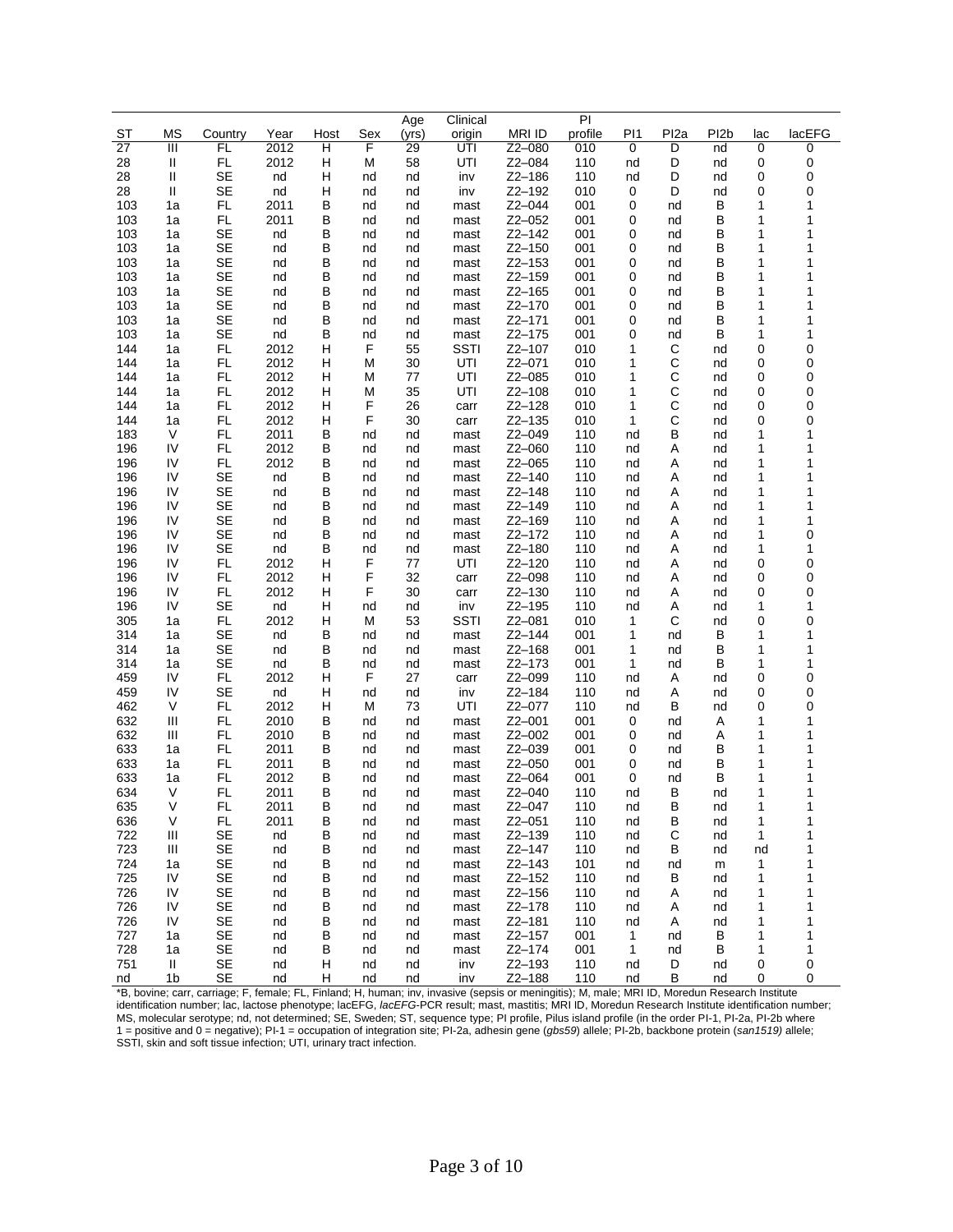

**Technical Appendix Figure 1.** Distribution of human *Streptococcus agalactiae* isolates across age groups and clinical origin. SSTI = skin and soft tissue infection; UTI = urinary tract infection; F = female;  $M = male$ .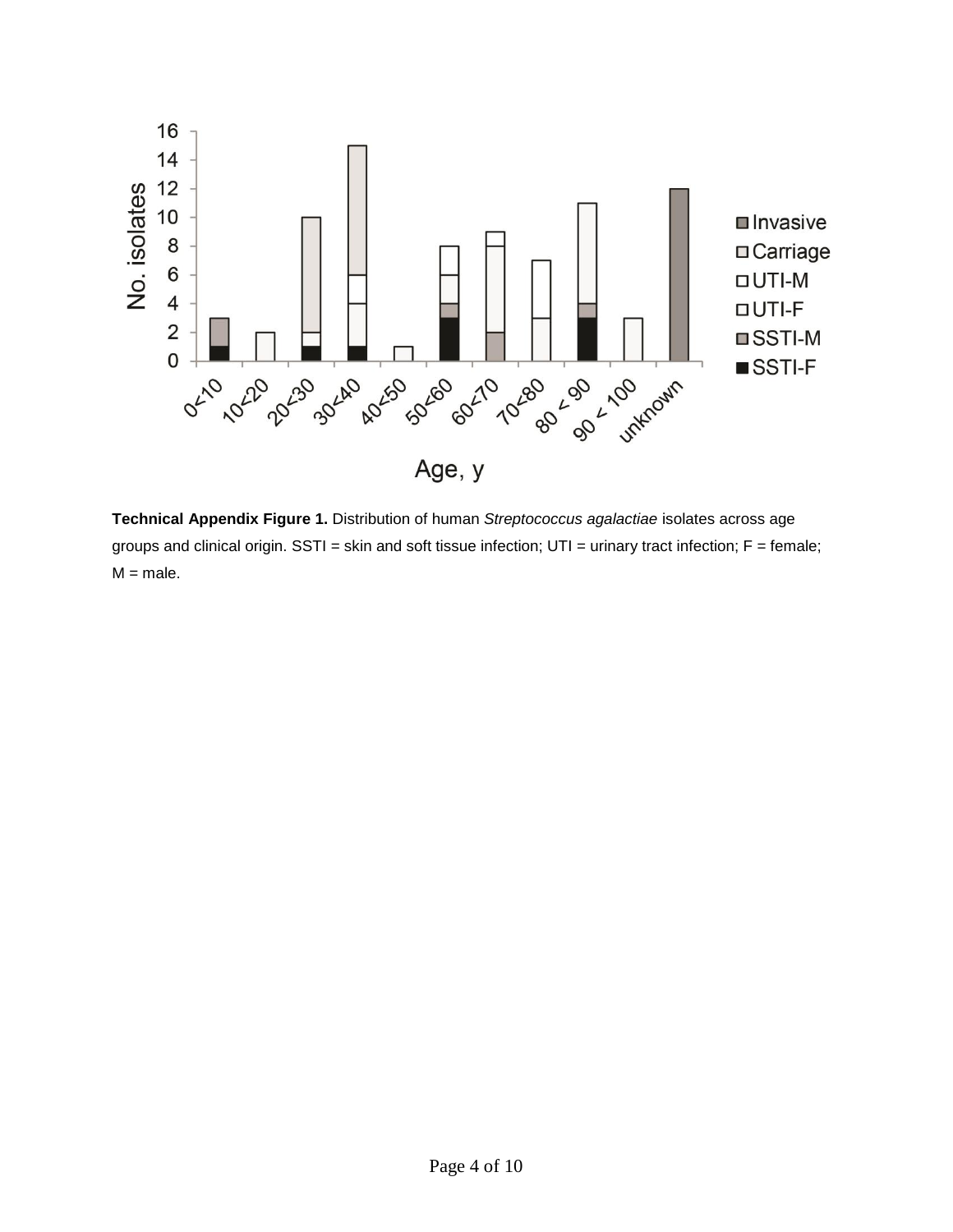

**Technical Appendix Figure 2.** Map of the study area (Sweden and Finland), showing the distribution on dairy farms (% of each country's dairy farms indicating by gray shading), location of hospitals (red crosses) and geographic origin of each sequence type (ST) identified among bovine isolates, with STs that were detected in more than one herd identified by circles of different colors or, for single locus variants of major STs, by triangles in the color of the major ST. The map was prepared in ArcMap 10.3.10 (Esri Inc., CA, USA). Location data were available for all Swedish herds ( $n = 45$ ) and for 24 of 29 Finnish herds.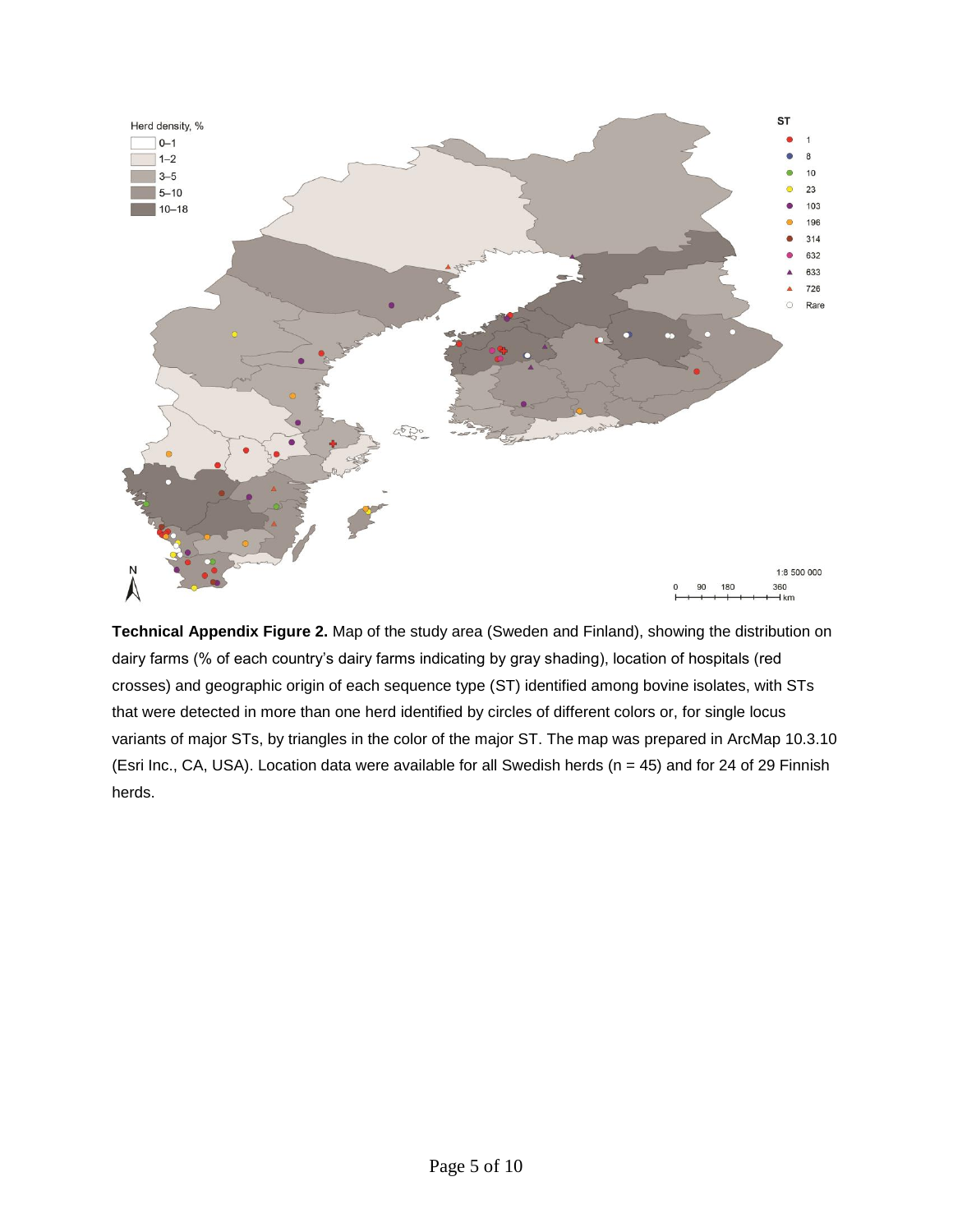

**Technical Appendix Figure 3.** Distribution of sequence types (ST) of human *Streptococcus agalactiae* isolates across age groups (A) and clinical origin (B). Age ranges shown with lowest age included, highest age excluded. SSTI = skin and soft tissue infection;  $UTI =$  urinary tract infection;  $F =$  female;  $M = male$ .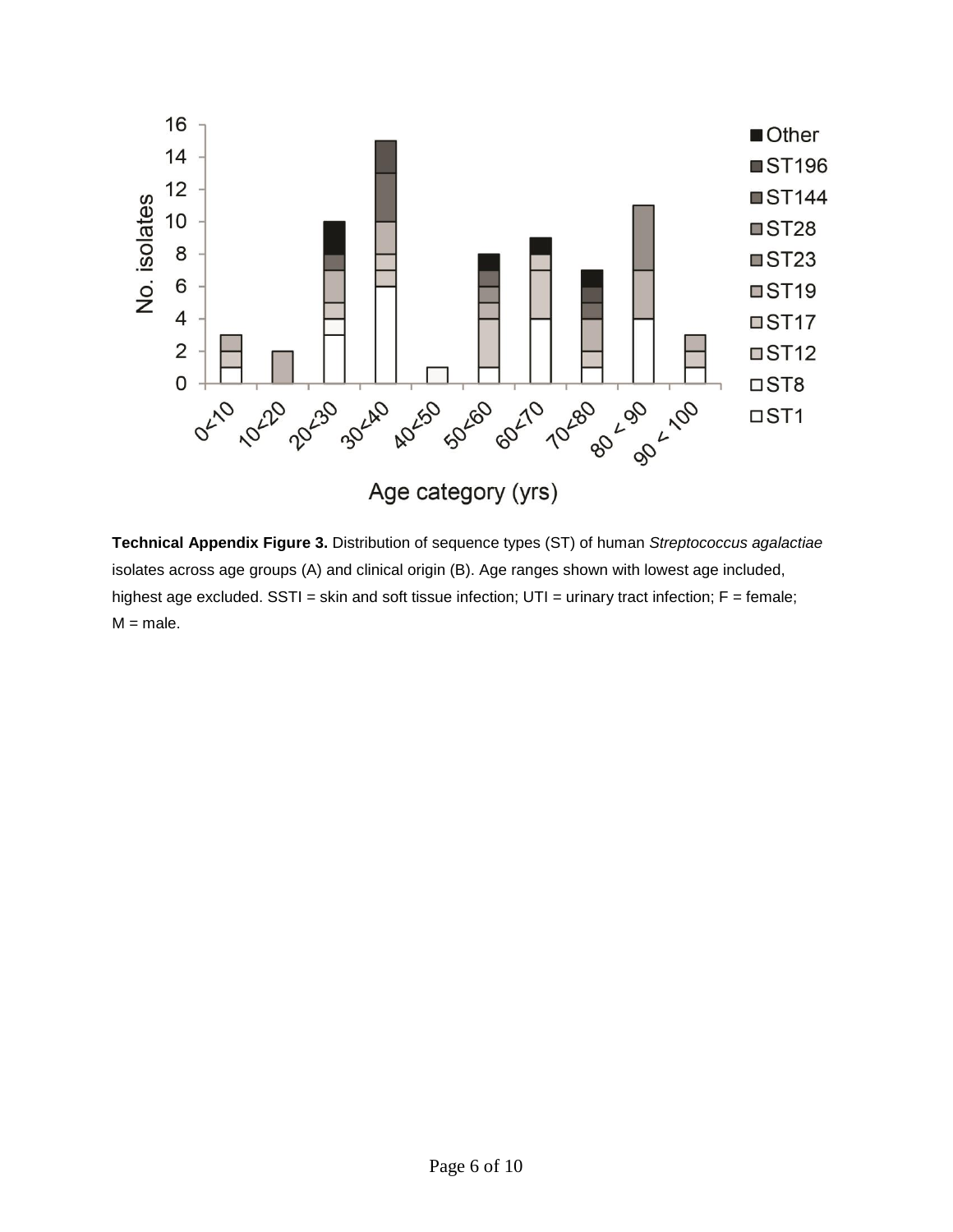

**Technical Appendix Figure 4**. Distribution of molecular serotypes (MS) across sequence types (ST) of human and bovine *Streptococcus agalactiae*. Clusters of STs were constructed using the goeBURST algorithm in PHYLOViZ (*1*) and include single locus variants and double locus variants connected by black lines. The size of the cluster and its colored segments is proportional to the number of isolates (logarithmically transformed). Blue = molecular serotype (MS) Ia; orange = MS-Ib; gold = MS-II, green = MS-III; purple = MS-IV; red = MS-V; brown = MS-VI, MS-VII or non-typeable. Numbers indicate STs.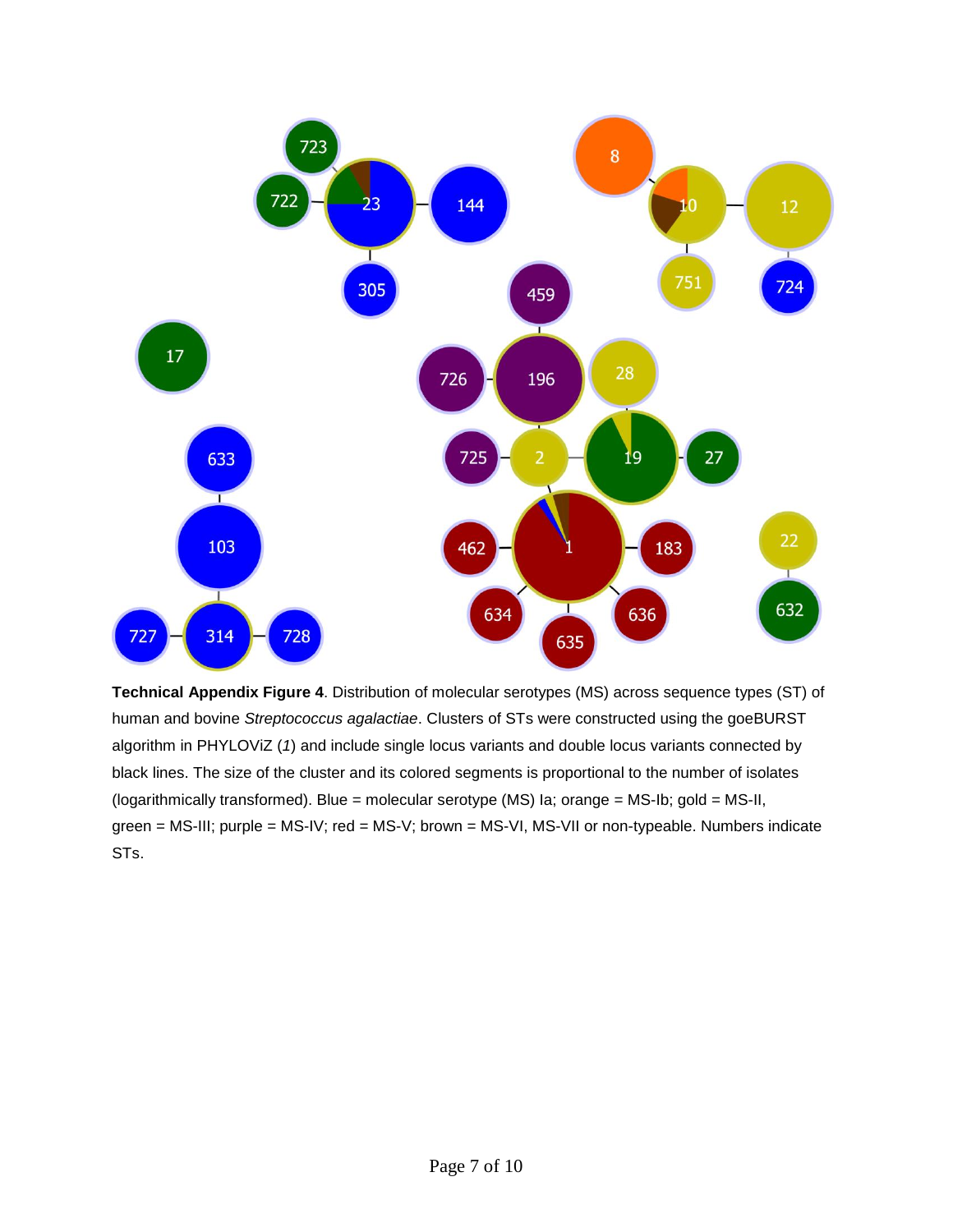

**Technical Appendix Figure 5**. Distribution of pilus island (PI) profiles across sequence types (ST) of human and bovine *Streptococcus agalactiae*. Clusters of STs were constructed using the goeBURST algorithm in PHYLOViZ (*1*) and include single locus variants and double locus variants connected by black lines. The size of the cluster and its colored segments is proportional to the number of isolates (logarithmically transformed). Red = PI-1/2a; Blue = PI-2a; Green = PI-2b; Gold = PI-1/2b; Purple = PI-1. Numbers indicate STs. The cluster around ST103 is bovine specific.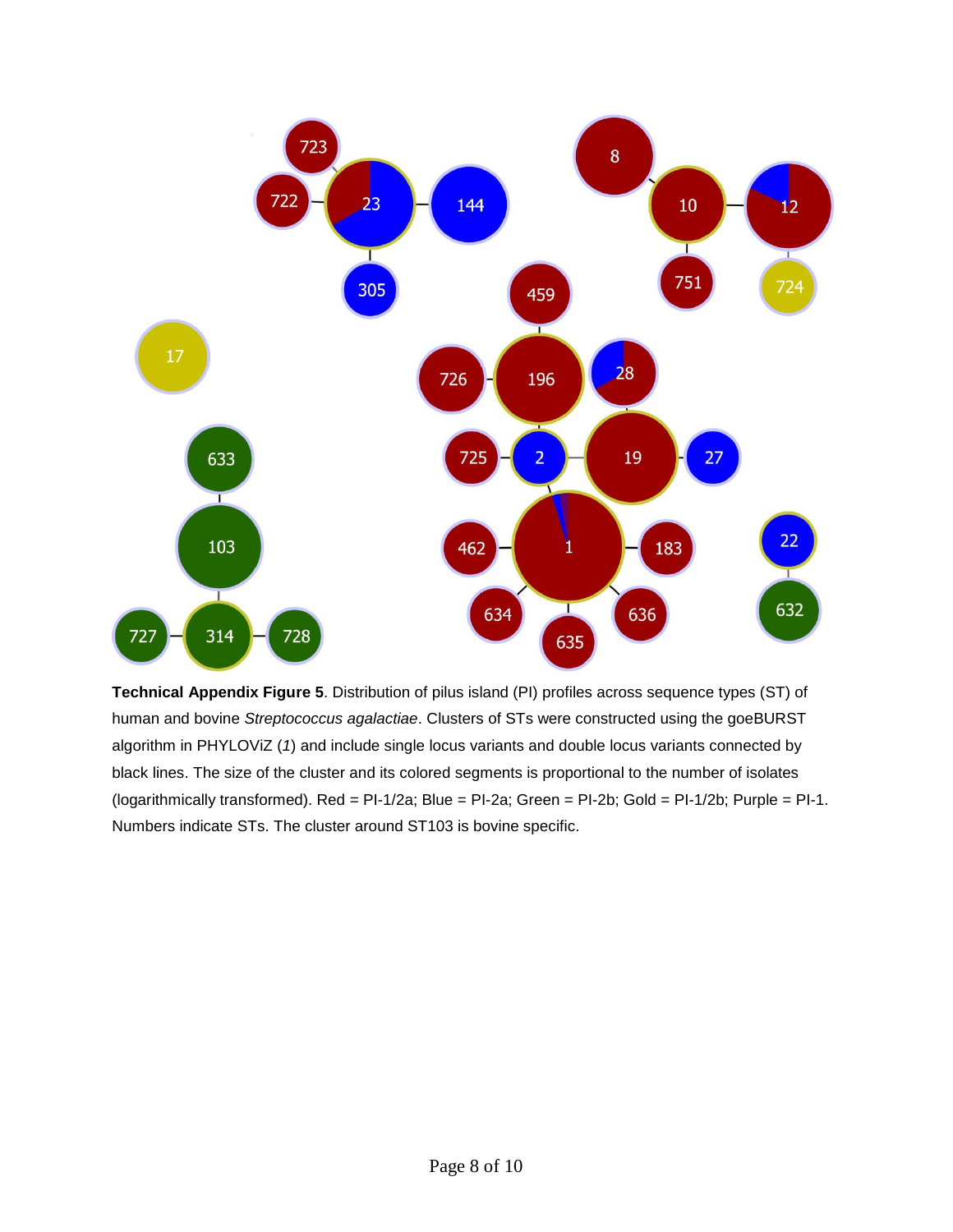

**Technical Appendix Figure 6**. Schematic representation of sources (boxes) and transmission routes (arrows) for *Streptococcus agalactiae* in humans, cattle and the environment. Full arrows are based on scientific evidence whereas dashed arrows were not supported by peer-reviewed publications at the time of writing. Call-outs list the mechanism of transmission and the supporting evidence. Intra-species transmission is shown in red, inter-species transmission in blue, and environmental transmission in green.